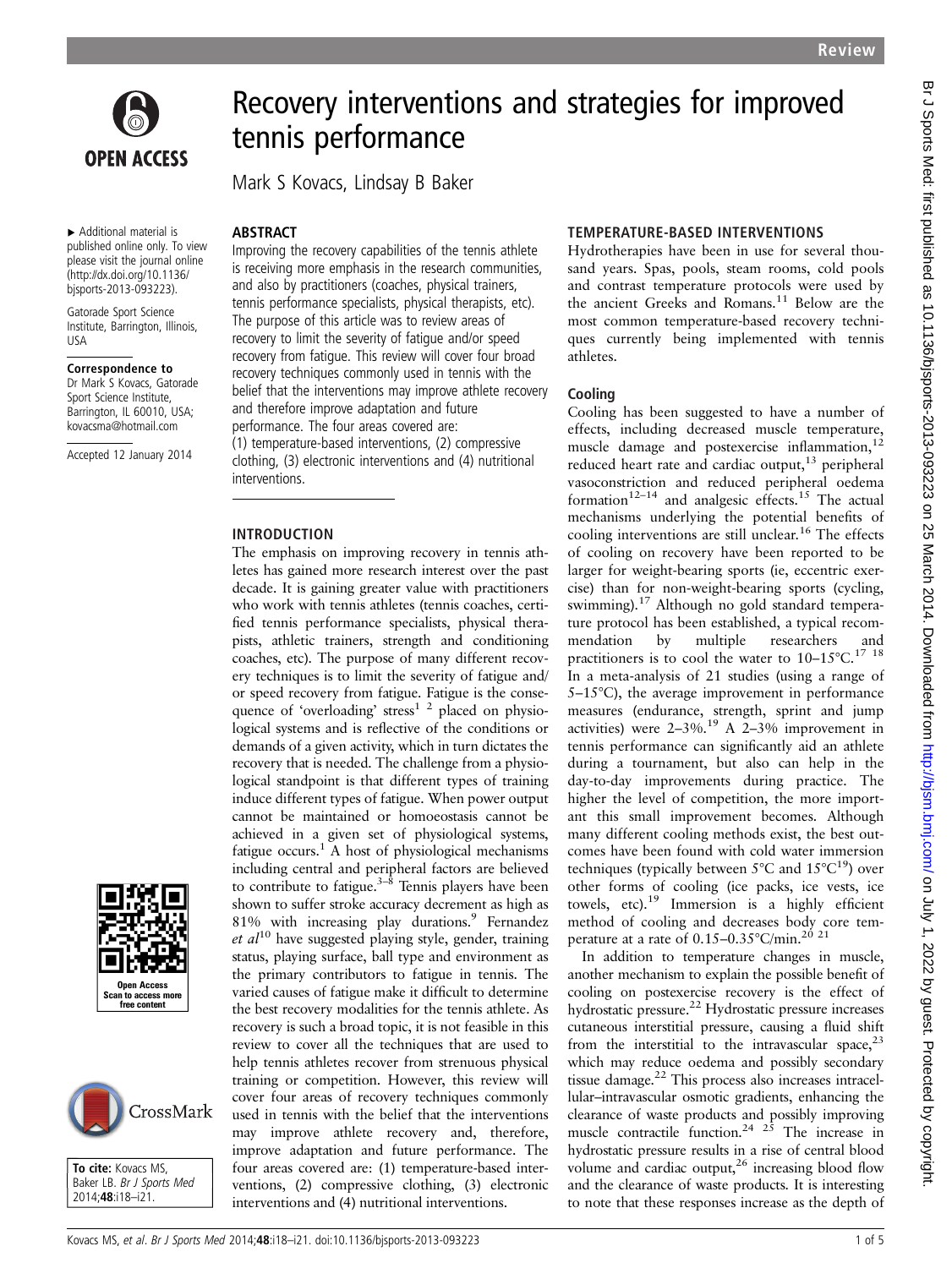water immersion increases.<sup>22</sup> Cooling packs or cooling vests have not shown benefits for recovery parameters, possibly because the body area cooled was too small to elicit hydrostatic pressure changes.19

A rather new whole body cooling technique, called a cryogenic chamber, is becoming more popular as a recovery tool for competitive athletes. Studies have investigated the influence of two sets of 3 min in a cryochamber (−110°C) at 24 and 26 h postexercise<sup>27</sup> or three sets of 3 min in a cryochamber (−110°C) immediately postexercise and 24 and 48 h postexercise.<sup>28</sup> These two studies showed vast differences in recovery measures. Cryotherapy performed 24 h after exercise was ineffective in alleviating muscle soreness or enhancing muscle force recovery,<sup>27</sup> whereas when cryotherapy was started immediately postexercise<sup>28</sup> improvements were found. The delay in cryotherapy by 24 h may have reduced the ability to improve recovery metrics. Although limited studies currently exist on cryotherapy chambers, and significantly more research is needed in this area, the use of −110°C chambers in short durations (∼3 min) immediately postexercise may have some positive effects on recovery.<sup>19</sup> In an interesting study in tennis using this modality, 5 days of whole-body cryotherapy chamber exposure in conjunction with moderate-intensity training considerably improved the blood cytokine profile and physical performance of professional tennis players (ATP ranked between 150 and 900).<sup>29</sup> However, cryotherapy chambers are significantly more costly than cold water immersion treatments and more data comparing the two methods are needed to determine if any greater benefits in recovery may be achieved.

#### Timing

Tennis requires athletes to perform multiple matches or practices in a single day. Some research has investigated the influence of cooling techniques used between these types of activities. If recovery time is less than 60 min the benefits of cooling techniques are suggested to be less about recovery and more related to precooling for the next exercise bout.<sup>17</sup> When 2–3 h of recovery time is allowed between exercise bouts only negligible effects of cooling on performance have been found. It is interesting to note that cold water immersion techniques may be more effective the longer the timeframe between bouts. In a meta-analysis, $3<sup>5</sup>$  the authors concluded that the largest effects of cooling on recovery can be expected 2–4 days after exercise.<sup>19</sup> Effects of cooling were larger when repeatedly applied (usually once per day), so from a practical perspective, it has been suggested that cooling should take place immediately after exercise, and also on a daily basis following strenuous exercise.<sup>17</sup>

#### Hot water immersion

Throughout history, warm and hot water treatments have been used for muscle relaxation after physical exertion. Immersion of the body in 34–36°C water results in marked changes in the circulatory, pulmonary, renal and musculoskeletal systems as a result of increased hydrostatic pressures.<sup>11 22</sup> The effects have been shown to be most pronounced for whole body (head out) immersion rather than partial immersion as increased pressure is proportional to the size of the immersed body surface area parts. Some studies have attempted to evaluate the influence of warm or hot water immersion of whole body<sup>24 31</sup> or legs only<sup>32</sup> on postexercise recovery. The legs-only immersion study found negligible effects on recovery parameters and were inferior compared with whole body immersion. Although hot water immersion showed benefits for whole body immersion, these benefits were inferior for recovery compared with cold water immersion.

Alternating from cool to warm water immersion can accelerate clearance of blood lactate<sup>33</sup> <sup>34</sup> and creatine kinase.<sup>35</sup>

## COMPRESSIVE CLOTHING

In recent years, compressive clothing have become fashionable with athletes in the hopes of reducing injuries, benefiting performance and enhancing recovery.<sup>36–38</sup> Cycling performance has been shown to improve after wearing compressive clothing during recovery; however, effects on oxygen cost and RPE were unclear.<sup>36</sup> The recovery benefits reported from the use of compressive clothing are similar to those reported for hydrotherapy, as hydrostatic pressures perform a similar role in both methods. These benefits stem from the graduated pressures which extend medially from limb extremities towards the body core. Studies indicate that the sports compression garments reduce postexercise oedema following eccentric work and reduce sensations of ensuing muscle soreness,<sup>39</sup> as well as aid recovery of soft tissue injuries.<sup>39</sup> Furthermore, reduced perception of fatigue<sup>25</sup> <sup>37</sup> and enhanced clearance of blood lactate and creatine kinase have been reported with compression garments compared with passive recovery.<sup>35</sup> <sup>37</sup> Although perceptions of fatigue is an important variable for athletes, limitations do exist using this measure in studies due to difficulty of blinding participants to whether they have received treatment (compressive clothing) versus passive recovery.

Although compressive clothing seems to have some favourable effects on recovery and subsequent performance, limited practical recommendations can be made at this time due to a number of factors,<sup>40</sup> and limited research is currently available specifically in tennis. Also, more work is needed in comparing how compression of different limbs (ie, lower limbs vs upper limbs) may influence a tennis athlete's recovery. However, a combination of hydrotherapy techniques followed by the use of compressive garments appear to be beneficial for players between matches and post-training/event, whereas either strategy on its own is less effective.<sup>41</sup> This notion was supported in a recent tennis-specific study that showed improved overall recovery in a number of factors if a combination of cold therapies, compression clothing and improved sleep hygiene was implemented. The study found improvements in time in play (approximately 10% increase in playing time), a large effect size  $(d>0.90)$  compared with control in lower body power (as measured via a counter-movement Jump), and reduced perceived soreness.<sup>42</sup>

## ELECTRONIC TECHNIQUES

Although many types of electrical stimulation techniques exist, the focus of this section will be on non-invasive techniques. The electrical stimulation reviewed involves a series of stimuli delivered superficially using electrodes placed on the skin. When reviewing the literature in this area, it is clear that very little consistency exists. The different stimulation forms include microcurrent electrical neuromuscular stimulation,<sup>43</sup> high-volt pulsed current electrical stimulation,<sup>44</sup> monophasic high-voltage stimulation<sup>45</sup> and the most frequently used transcutaneous electrical nerve stimulation,<sup>46</sup> while still other stimulation forms fall under the category of low-frequency electrical stimulation (see figure 1 and table 1). When discussing electrical stimulation, there are two major effects related to postexercise recovery. First, there is an increase in muscle blood flow which helps accelerate muscle metabolite removal. For this purpose, the electrodes are placed over the muscle motor points.<sup>4</sup> Second, electrical stimulation reduces muscle pain through the stimulation of analgesic effect. For this purpose, the electrodes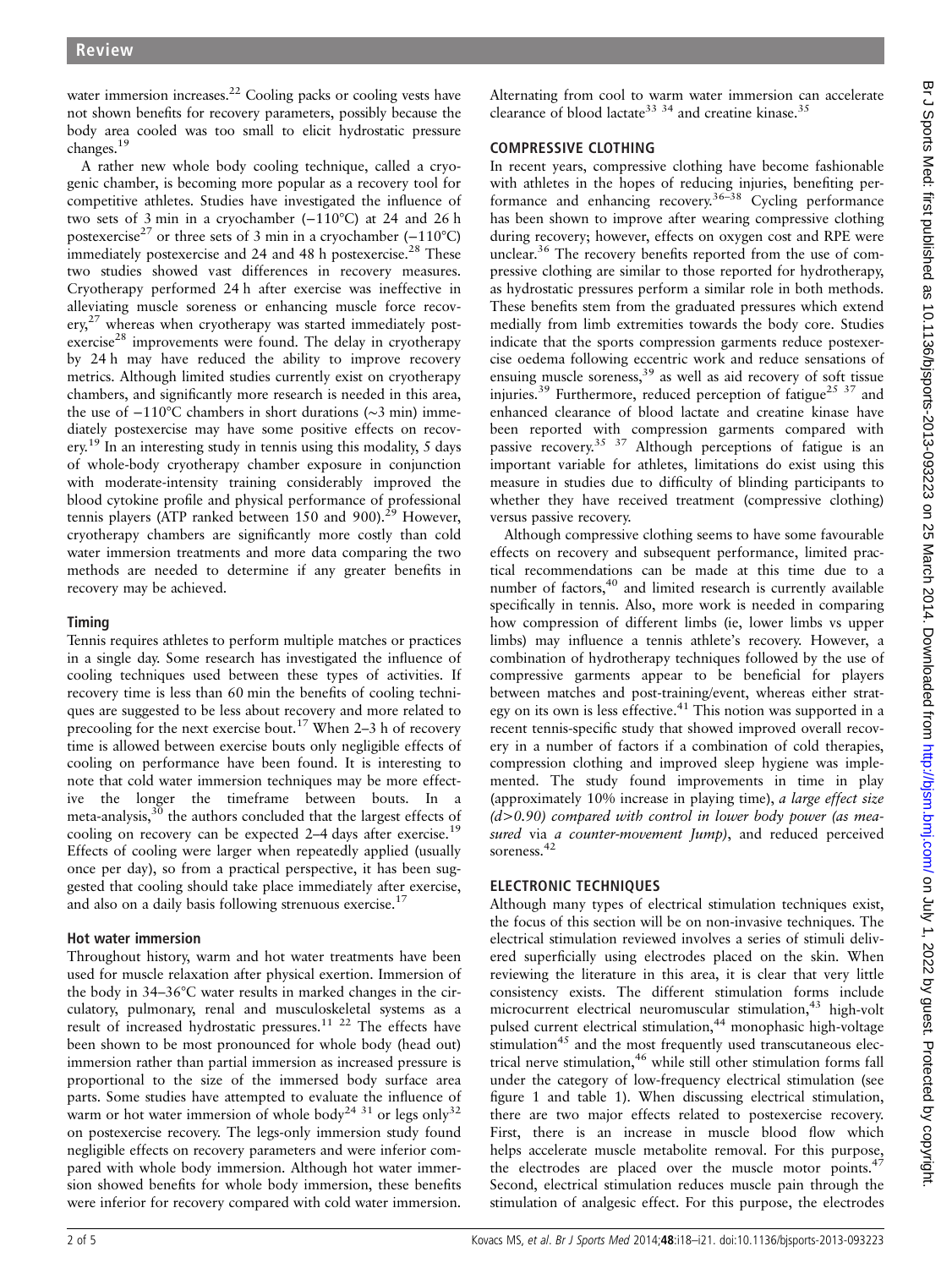



Figure 1 Diagram of known (solid line) and expected (dashed line) effects of different electrical stimulation forms used for postexercise recovery. TENS, transcutaneous electrical nerve stimulation; MENS, microcurrent electrical neuromuscular stimulation; HVPC, high-volt pulsed current; MHVS, monophasic high-voltage stimulation; LFES, low-frequency electrical stimulation. Diagram adapted from Babault et al. 49

are either placed on the injured site<sup>44</sup> or possibly away from it (ie, acupoints).<sup>48</sup>

Irrespective of the muscular action mode, muscle group and stimulation parameters, electrical stimulation applied for recovery has been shown to be ineffective regarding torque production capacity and neuromuscular parameters.<sup>49</sup> No obvious benefits have been seen with improvement in vertical jump or sprint performance $50$  or aerobic performance such as oxygen consumption.51 It appears that electrical stimulation may have

Table 1 Examples of electrical stimulation characteristics used for recovery

| Name                                                                                                                           | <b>Current characteristics</b>                         | <b>Electrode</b><br>placement |
|--------------------------------------------------------------------------------------------------------------------------------|--------------------------------------------------------|-------------------------------|
| <b>MENS</b>                                                                                                                    |                                                        |                               |
| Microcurrent electrical<br>neuromuscular stimulation                                                                           | 10 min at 30 Hz $+$ 10 min at<br>$0.3$ Hz              | Muscle belly                  |
| <b>HVPC</b>                                                                                                                    |                                                        |                               |
| High-volt pulsed current                                                                                                       | 30 min at 120 Hz (impulse<br>duration=40 $\mu$ s)      | Site of pain                  |
| <b>TENS</b>                                                                                                                    |                                                        |                               |
| Low-frequency<br>transcutaneous electrical<br>nerve stimulation                                                                | 20 min at 4 Hz (impulse<br>duration= $200 \,\mu s$ )   | Site of pain                  |
| <b>TENS</b>                                                                                                                    |                                                        |                               |
| High-frequency trancutaneous<br>electrical nerve stimulation                                                                   | 20 min at 110 Hz (impulse<br>duration= $200 \,\mu s$ ) | Site of pain                  |
| <b>MHVS</b>                                                                                                                    |                                                        |                               |
| Monophasic high-voltage<br>stimulation                                                                                         | 30 min at 120 Hz (impulse<br>duration= $100 \mu s$ )   | Muscle belly                  |
| <b>IFFS</b>                                                                                                                    |                                                        |                               |
| Low-frequency electrical<br>stimulation                                                                                        | 20 min at 5 Hz (impulse<br>duration= $250 \,\mu s$ )   | Muscle motor<br>point         |
| Adapted from Babault et al. <sup>49</sup><br>HVPC, high-volt pulsed current; LFES, low-frequency electrical stimulation; MENS, |                                                        |                               |

microcurrent electrical neuromuscular stimulation; MHVS, monophasic high-voltage stimulation; TENS, transcutaneous electrical nerve stimulation.

some positive effects on improving the removal of metabolites such as lactate.<sup>52</sup> However, no studies have reported any shortterm effects of muscle recovery acceleration on neuromuscular, anaerobic and aerobic variables.<sup>49</sup> When used as a recovery modality, electrical stimulation demonstrated some positive effects on creatine kinase activity but evidence regarding performance indicators restoration, such as muscle strength, is still lacking.<sup>49</sup> Although some forms of electrical stimulation show some potential positives for athlete recovery, more research is needed in general, but specifically, with tennis athletes.

## NUTRITIONAL ASPECTS OF TENNIS RECOVERY

The main components of nutrition-related recovery covered below include water and electrolyte intake for rehydration, restoration of carbohydrate stores and protein ingestion for muscle recovery. However, because little tennis-specific information is available, the recommendations are largely extrapolated from studies with endurance and/or strength-trained athletes.

#### Rehydration

During tennis play, metabolic heat production from exercise and heat gain from the environment cause an increase in body core temperature. Consequently, fluid loss through sweating occurs to dissipate body heat and regulate core temperature. Sweating rates in tennis players have been reported to range from less than 0.5 to over 2.5 L/h.<sup>53 54</sup> The composition of sweat includes electrolytes, particularly sodium, which ranges from approximately 20-80 mEq/L of sweat.<sup>53</sup> The wide range in sweating rates and sweat sodium concentration among players is due to differences in genetics, maturation, body size, training/match intensity, environmental conditions and/or heat acclimatisation status. When fluid intake is less than sweat loss, a body water deficit, or dehydration, occurs. There is a paucity of data regarding the effect of hypohydration on tennis-specific performance. However, hypohydration has been found to impair aerobic performance, postural balance,<sup>55</sup> cognitive performance, mood and mental readiness,<sup>56 57</sup> which are all important components of tennis performance. Although some individuals may be more or less sensitive to hypohydration, the level needed to induce performance degradations approximates >2% decrease in body  $mass<sup>56 57</sup>$  There is also evidence that further body water deficits result in further deteriorations in sport/exercise performance.<sup>56 58 59</sup> Competitive tennis is typically played in warm-hot environments. Thus, it is important to note that the detrimental effect of hypohydration on aerobic performance is exacerbated when combined with heat stress.<sup>56</sup> Furthermore, hypohydration impairs the body's heat dissipating mechanisms (ie, skin blood flow and sweating), leading to increased core temperature and risk of heat illness.<sup>56</sup> Therefore, fluid replacement to ameliorate the deterioration in physiological function and performance that accompanies hypohydration is an important aspect of recovery from tennis play.

It is critical that fluid intake is customised for each individual's hydration needs. Body mass assessments can be used to gauge a player's sweat loss following a workout. Acute body mass change (eg, from before to after <3 h training) represents approximately 1 L of water loss per 1 kg of body mass loss.<sup>60</sup> To achieve rapid and complete rehydration, it has been recommended for athletes to drink ∼1–1.5 L of a sodium-containing (20–50 mEq/L) fluid for each kg of body mass lost.<sup>56 57 61</sup> The ingestion of sodium with a fluid replacement beverage helps stimulate more complete rehydration, including better plasma volume restoration and whole body fluid balance compared with ingestion of plain water. $62-65$  The increase in serum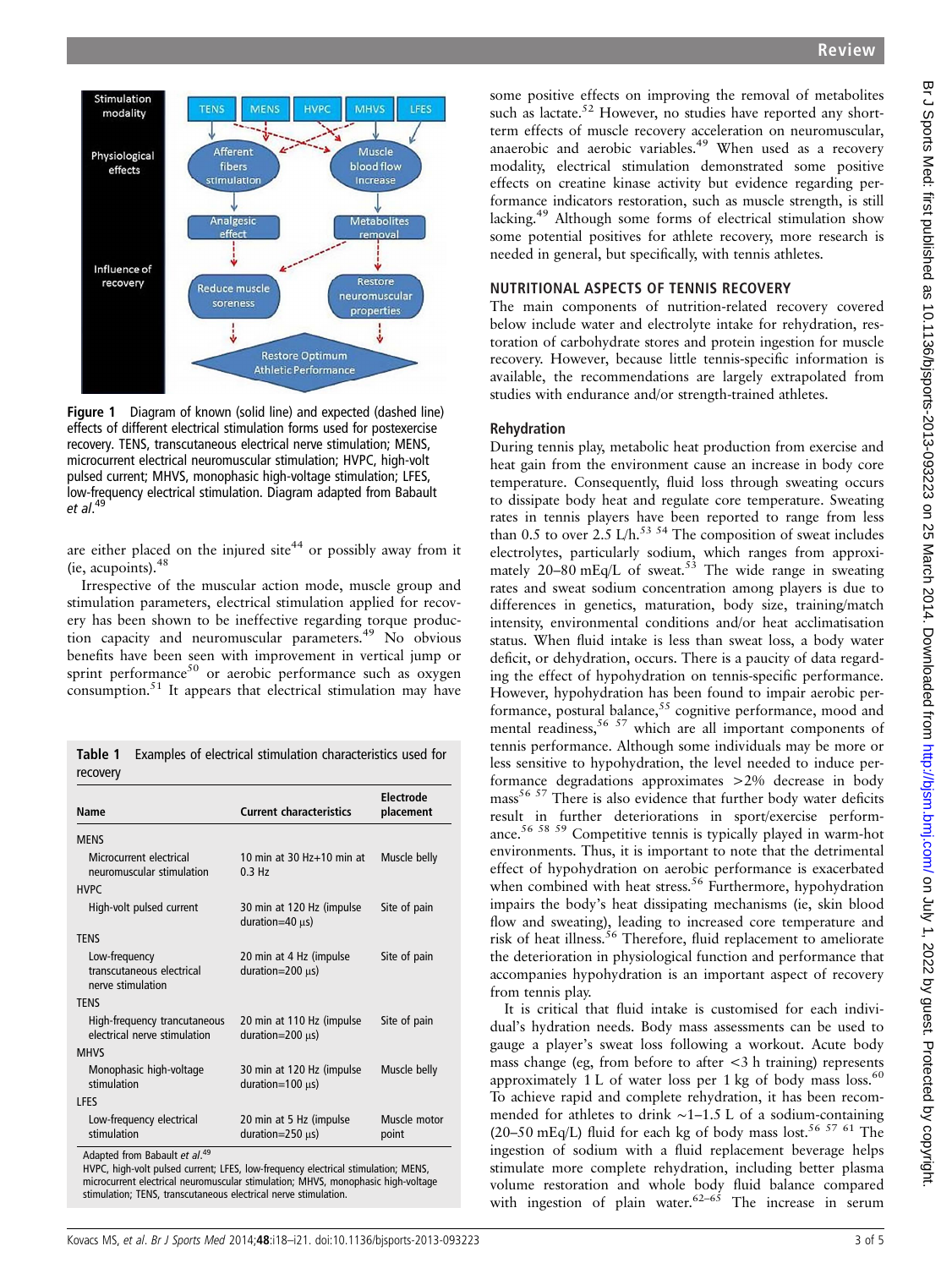sodium concentration and osmolality with sodium ingestion stimulates renal water reabsorption, as urine output is inversely related to the sodium content of the ingested fluid.<sup>63</sup> Providing a chilled beverage with the addition of flavour and sweetness can improve beverage palatability and voluntary fluid intake.<sup>56</sup>

## Carbohydrate

Owing to the stop-and-go nature of the sport, tennis players use a combination of anaerobic and aerobic energy systems, both of which rely on carbohydrate as the primary fuel source. Tennis practices/matches, especially those of longer duration and intensity, likely decrease glycogen stores. Therefore, carbohydrate intake to replenish liver and muscle glycogen before the next training session/match is an important aspect of recovery for the tennis player.<sup>66</sup>

The recommendations for carbohydrate intake during recovery are dependent on training/competition demands. When there is less than 8 h of recovery between practices or matches, experts recommend 1.0–1.2 g carbohydrate/kg immediately after the first session. This carbohydrate intake rate should be repeated every hour for  $4 h<sup>67</sup>$  68 The timing of carbohydrate intake is especially important if the athlete has two practices or matches in 1 day. However, if there are one or more days between intense training sessions, the timing for glycogen replenishment is less urgent, provided sufficient carbohydrates are consumed during 24 h after the practice or match.<sup>69</sup> Daily needs for carbohydrate fuel to support recovery and replenish muscle and liver glycogen stores (ie, in 24 h between tennis play) is 5–7 g carbohydrate/kg/day for moderate training (∼1 h/day) or 6–10 g carbohydrate/kg/day for moderate-to-high-intensity periods of training  $(1-3 h/day)$ .<sup>67</sup> It is important to note that these carbohydrate recommendations are largely extrapolated from endurance exercise studies. However, the same intake recommendations have also been advocated for stop-and-go sports such as tennis.<sup>66 68</sup> 70 71

The type of recovery food/snack consumed during short recovery periods should be easily digested carbohydrate sources.<sup>70</sup> Players should avoid foods that are high in fat, protein and fibre to reduce the risk of gastrointestinal issues during a subsequent event.<sup>67</sup> As there can be interindividual differences in gastrointestinal tolerance to certain foods and fluids, players should also take into consideration their individual preferences and previous experiences when selecting the timing, amount and source of carbohydrate to consume.

## Protein

Another important nutritional aspect of recovery from tennis play is the ingestion of protein to promote resynthesis of muscle protein and aid in the muscle recovery process. Limited information is available on the postexercise protein needs of tennis players, thus recommendations are largely extrapolated from those targeted towards strength-trained and endurance athletes. The consumption of 20–25 g of protein after exercise is recommended in order to stimulate muscle protein synthesis and possibly lower the rate of muscle protein breakdown.<sup>72</sup> Higher rates of protein intake after exercise have not been shown to confer additional benefits.<sup>72</sup> The type and timing of protein ingestion are important considerations. A high-quality protein that provides all of the essential amino acids (leucine in particular) is needed for the adaptation to occur.<sup>72</sup> The recommended timing for protein ingestion is as soon as possible after exercise, particularly if optimum muscle adaptation and performance are a high priority. To meet daily protein requirements (ie, in 24 h between sessions), it has been recommended that the tennis

athlete training at a high intensity and duration on a daily basis consume ∼1.6 g protein/kg/day.<sup>66</sup> This is similar to the 1.2–1.7 g protein/kg/day recommended for endurance and resistance-trained athletes.<sup>73</sup>

It is important to reiterate that tennis coaches and players should take into consideration the individual needs and preferences of the athlete. The nutrition recommendations outlined above are largely extrapolated from endurance-type activity conducted with college-aged individuals. Tennis competition is not only unique in its stop-and-go nature but also in its relatively brief opportunity for nutritional recovery between matches during tournament play. Rapid recovery is especially critical in this situation, thus more tennis-specific research is needed.

## **CONCLUSIONS**

Tennis athletes' postexercise recovery is a growing multifaceted area that involves many different techniques to help speed recovery from fatigue. This review highlighted some of the most commonly used techniques in the field. Although much more research is needed in tennis, some broad generalisations can be made from the information reviewed. The use of cold treatments has been shown to be superior for recovery compared with warm/hot water immersion. Compressive clothing used during recovery from tennis play shows positive results and appears to be a cost-effective method to aid recovery, especially when combined with hydrostatic techniques. The literature on the different forms of electrical stimulation are mixed, and although some forms of electrical stimulation show some potential positives for athlete recovery, more research is needed. Replacement of fluid and electrolyte losses, restoration of carbohydrate stores and protein intake are important nutritional aspects of recovery from exercise. However, more work is needed to determine the optimal amount and timing of fluid, carbohydrate and protein intake for postexercise recovery in tennis players at different maturational stages, especially in the face of physiological and practical challenges related to tournament play.

Contributors MSK planned the review and wrote a substantial portion of the manuscript. LBB contributed a substantial portion to the review by researching and writing multiple sections of the manuscript.

Competing interests MSK and LBB are employees of the Gatorade Sports Science Institute, a division of PepsiCo, Inc.

Provenance and peer review Commissioned; externally peer reviewed.

Open Access This is an Open Access article distributed in accordance with the Creative Commons Attribution Non Commercial (CC BY-NC 3.0) license, which permits others to distribute, remix, adapt, build upon this work non-commercially, and license their derivative works on different terms, provided the original work is properly cited and the use is non-commercial. See: [http://creativecommons.org/](http://creativecommons.org/licenses/by-nc/3.0/) [licenses/by-nc/3.0/](http://creativecommons.org/licenses/by-nc/3.0/)

## REFERENCES

- 1 Asmussen E. Muscle fatigue. Med Sci Sports 1979;11:313–21.
- 2 Enoka RM. Neurobiology of muscle fatigue. J Appl Physiol 1992;72:1631–48.
- 3 Beneke R, Boning D. The limits of human performance. Essays Biochem 2008;44:11–25.
- 4 Davey P, Thorpe R, Williams C. Fatigue decreases skilled tennis performance. J Sports Sci 2002;20:311–18.
- 5 Henneman E, Somjen G, Carpenter DO. Functional significance of cell size in spinal motoneurons. J Neurophysiol 1965;28:560–80.
- 6 Robergs RA, Ghiasvand F, Parker D. Biochemistry of exercise-induced metabolic acidosis. Am J Physiol Regul Integr Comp Physiol 2004;287:R502–16.
- Prakash ES, Robergs RA, Miller BF, et al. Lactic acid is/is not the only physicochemical contributor to the acidosis of exercise. J Appl Physiol 2008;105:363-7.
- Fry AC, Kraemer WJ, van Borselen F, et al. Performance decrements with high-intensity resistance exercise overtraining. Med Sci Sports Exerc 1994;26:1165–73.